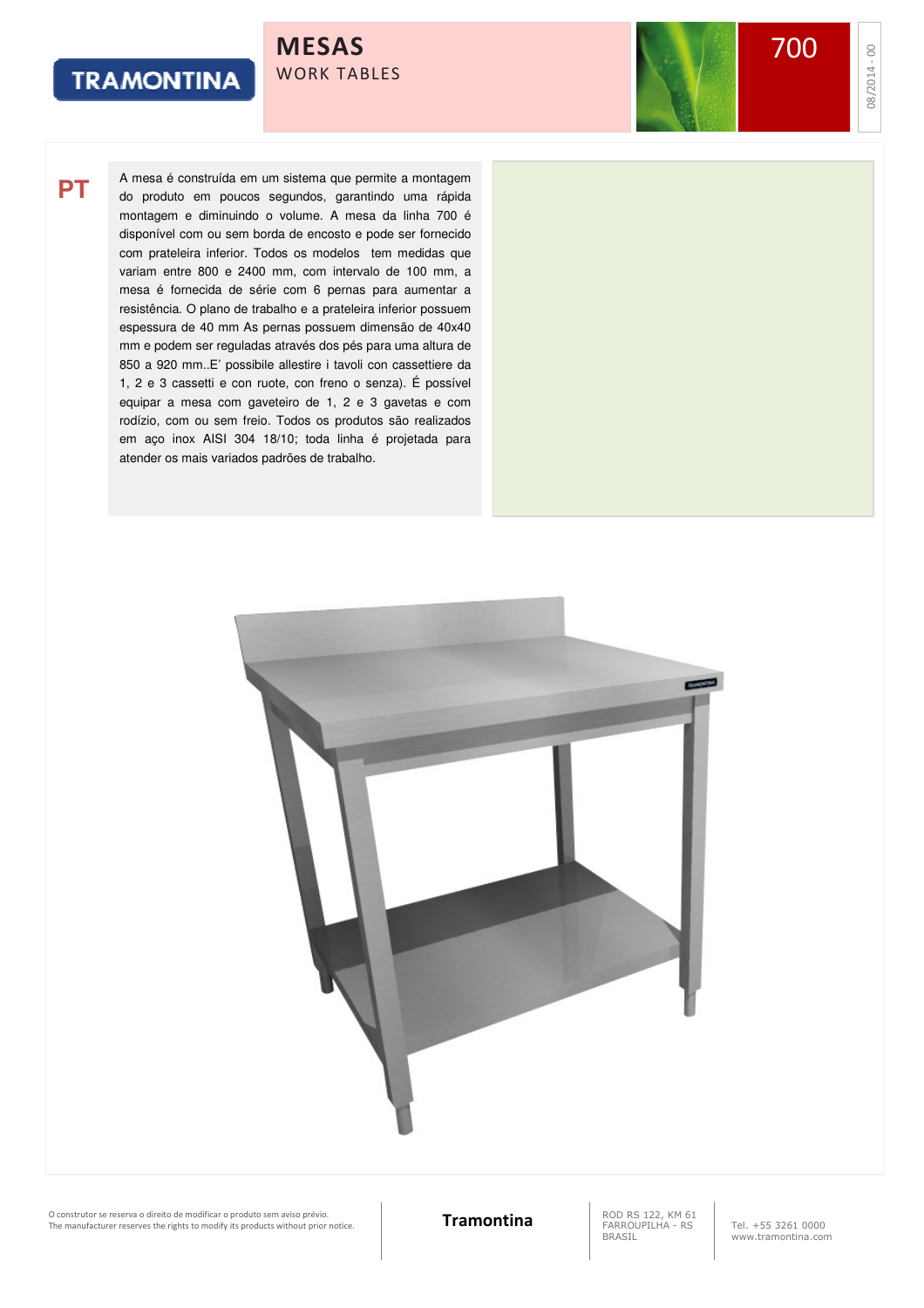MESAS WORK TABLES

# **TRAMONTINA**

08/2014 - 





O construtor se reserva o direito de modificar o produto sem aviso prévio.<br>The manufacturer reserves the rights to modify its products without prior notice. **Tramontina** RAROUPILHA - RS

ROD RS 122, KM 61<br>FARROUPILHA - RS BRASIL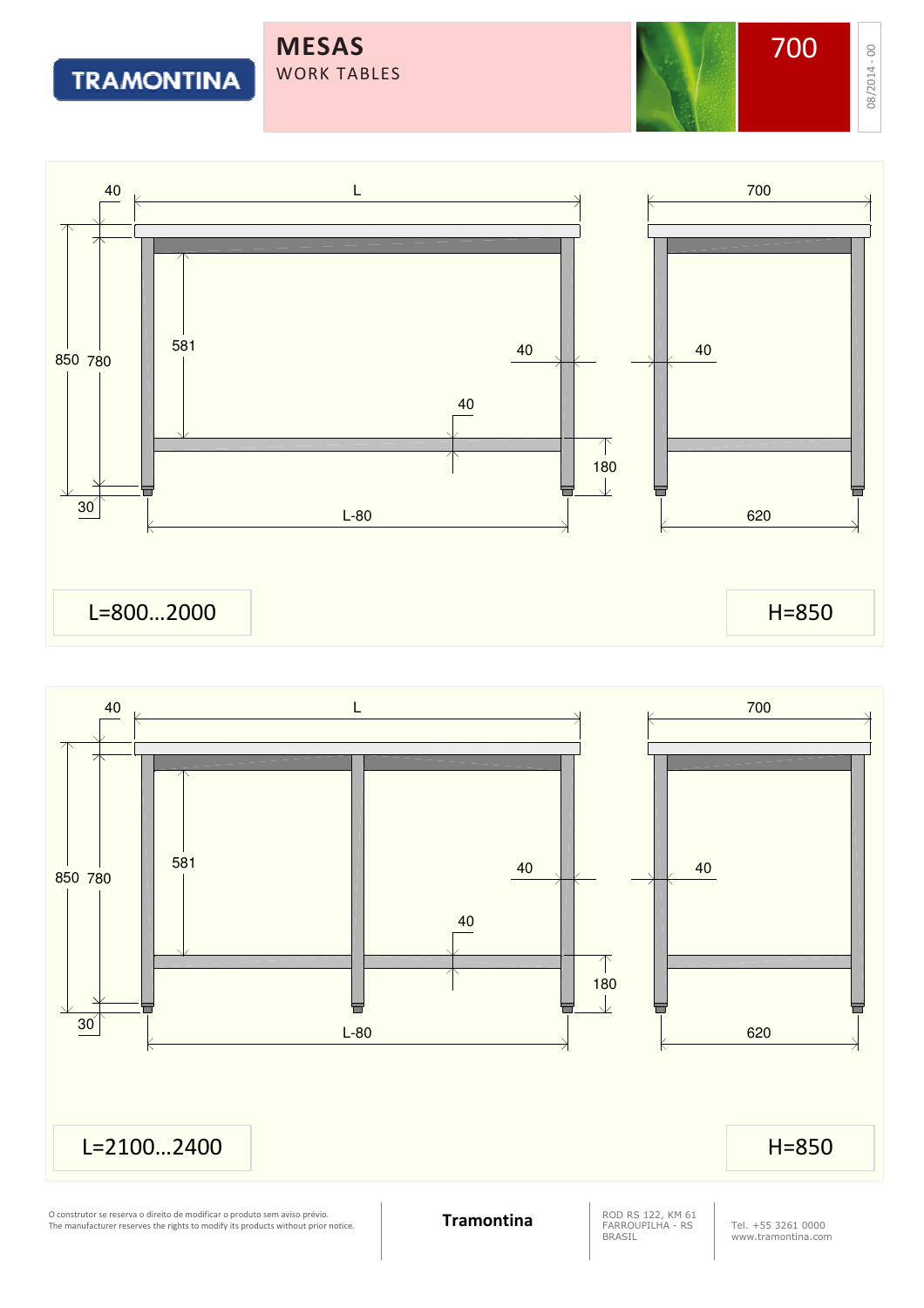### MESAS WORK TABLES



|                      | Modelo - Model       |                                  |                      |                      | $\zeta$         | Dimensões externas - External Dimension   H=850 |                                   |                  |                            |
|----------------------|----------------------|----------------------------------|----------------------|----------------------|-----------------|-------------------------------------------------|-----------------------------------|------------------|----------------------------|
|                      |                      | Prateleira<br>Intermediate Shelf |                      |                      | <b>Material</b> | Width                                           | Comprimento Profundidade<br>Depth | Altura<br>Height | Peso líquido<br>Net weight |
|                      |                      |                                  |                      |                      |                 | mm                                              | mm                                | mm               | kg                         |
| TG850069<br>68711308 | TG850086<br>68711108 | <b>RTGN0018</b>                  | TG850103<br>68712308 | TG850120<br>68712108 |                 | $L=800$                                         |                                   |                  |                            |
| TG850070<br>68711309 | TG850087<br>68711109 | <b>RTGN0019</b>                  | TG850104<br>68712309 | TG850121<br>68712109 |                 | $L = 900$                                       |                                   |                  |                            |
| TG850071<br>68711310 | TG850088<br>68711110 | <b>RTGN0020</b>                  | TG850105<br>68712310 | TG850122<br>68712110 |                 | $L = 1000$                                      |                                   |                  |                            |
| TG850072<br>68711311 | TG850089<br>68711111 | <b>RTGN0021</b>                  | TG850106<br>68712311 | TG850123<br>68712111 |                 | $L = 1100$                                      |                                   |                  |                            |
| TG850073<br>68711312 | TG850090<br>68711112 | <b>RTGN0022</b>                  | TG850107<br>68712312 | TG850124<br>68712112 |                 | $L = 1200$                                      |                                   |                  |                            |
| TG850074<br>68711313 | TG850091<br>68711113 | <b>RTGN0023</b>                  | TG850108<br>68712313 | TG850125<br>68712113 |                 | $L = 1300$                                      |                                   |                  |                            |
| TG850075<br>68711314 | TG850092<br>68711114 | <b>RTGN0024</b>                  | TG850109<br>68712314 | TG850126<br>68712114 | 304             | $L = 1400$                                      | 700                               | 850              |                            |
| TG850076<br>68711315 | TG850093<br>68711115 | <b>RTGN0025</b>                  | TG850110<br>68712315 | TG850127<br>68712115 |                 | $L = 1500$                                      |                                   |                  |                            |
| TG850077<br>68711316 | TG850094<br>68711116 | <b>RTGN0026</b>                  | TG850111<br>68712316 | TG850128<br>68712116 |                 | $L = 1600$                                      |                                   |                  |                            |
| TG850078<br>68711317 | TG850095<br>68711117 | <b>RTGN0027</b>                  | TG850112<br>68712317 | TG850129<br>68712117 |                 | $L = 1700$                                      |                                   |                  |                            |
| TG850079<br>68711318 | TG850096<br>68711118 | <b>RTGN0028</b>                  | TG850113<br>68712318 | TG850130<br>68712118 |                 | $L = 1800$                                      |                                   |                  |                            |
| TG850080<br>68711319 | TG850097<br>68711119 | <b>RTGN0029</b>                  | TG850114<br>68712319 | TG850131<br>68712119 |                 | $L = 1900$                                      |                                   |                  |                            |
| TG850081<br>68711320 | TG850098<br>68711120 | <b>RTGN0030</b>                  | TG850115<br>68712320 | TG850132<br>68712120 |                 | $L = 2000$                                      |                                   |                  |                            |

| 700                  | Modelo - Model       |                                  |                      |                      |                 |            | Dimensões externas - External Dimension     850 |                  |                            |
|----------------------|----------------------|----------------------------------|----------------------|----------------------|-----------------|------------|-------------------------------------------------|------------------|----------------------------|
|                      |                      | Prateleira<br>Intermediate Shelf |                      |                      | <b>Material</b> | Width      | Comprimento Profundidade<br>Depth               | Altura<br>Height | Peso líquido<br>Net weight |
|                      |                      |                                  |                      |                      |                 | mm         | mm                                              | mm               | kg                         |
| TG850082<br>68711321 | TG850099<br>68711121 | <b>RTGN0031</b>                  | TG850116<br>68712321 | TG850133<br>68712121 |                 | $L = 2100$ |                                                 |                  |                            |
| TG850083             | TG850100             |                                  | TG850117             | TG850134             |                 |            |                                                 |                  |                            |
| 68711322             | 68711122             | <b>RTGN0032</b>                  | 68712322             | 68712122             |                 | $L = 2200$ | 600                                             | 850              |                            |
| TG850084             | TG850101             | <b>RTGN0033</b>                  | TG850118             | TG850135             | 304             | $L = 2300$ |                                                 |                  |                            |
| 68711323             | 68711123             |                                  | 68712323             | 68712123             |                 |            |                                                 |                  |                            |
| TG850085             | TG850102             | <b>RTGN0034</b>                  | TG850119             | TG850136             |                 | $L = 2400$ |                                                 |                  |                            |
| 68711324             | 68711124             |                                  | 68712324             | 68712124             |                 |            |                                                 |                  |                            |

O construtor se reserva o direito de modificar o produto sem aviso prévio.<br>The manufacturer reserves the rights to modify its products without prior notice. **Tramontina** RAROUPILHA - RS

FARROUPILHA - RS BRASIL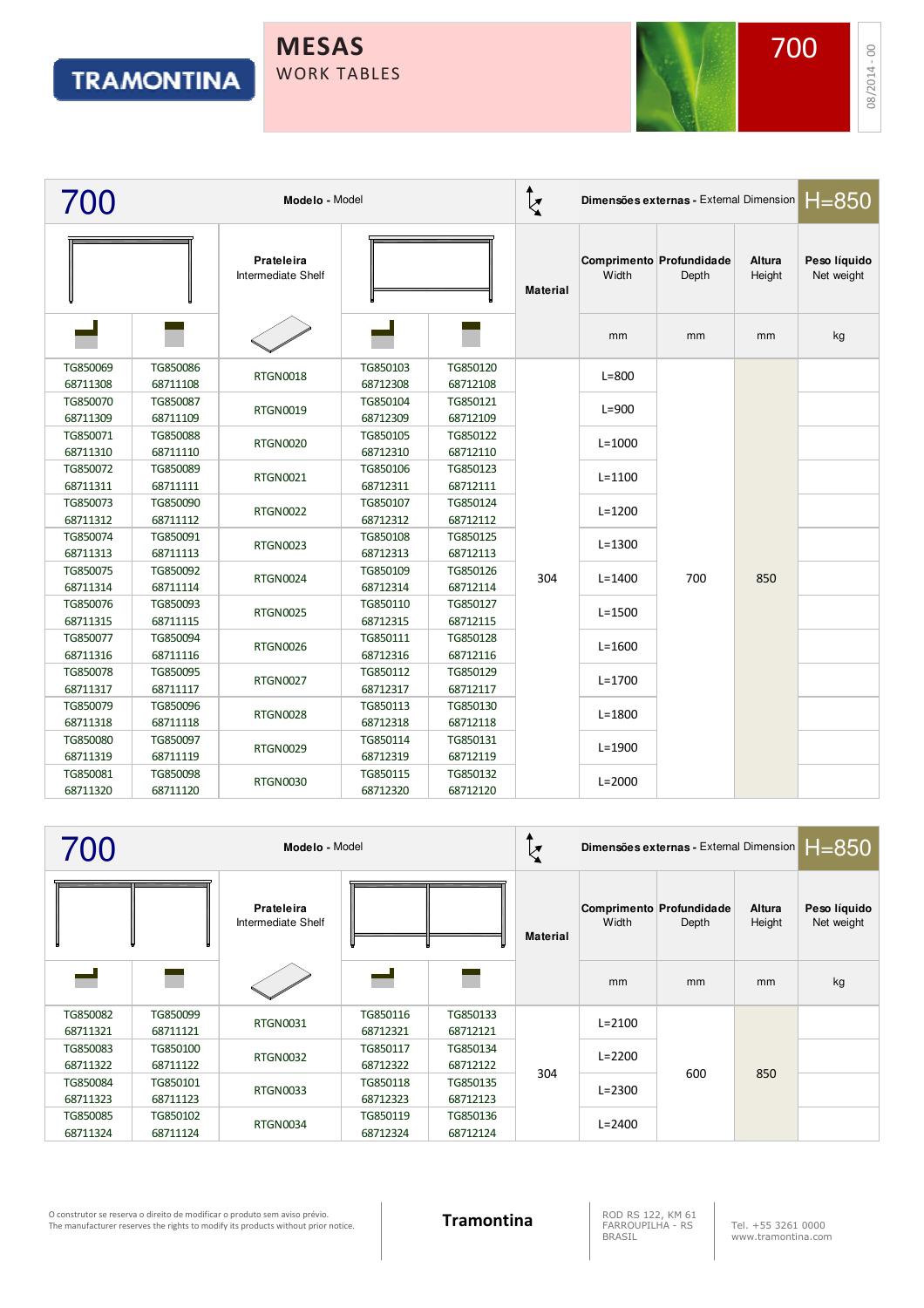WORK TABLES

MESAS

**TRAMONTINA** 



![](_page_3_Figure_6.jpeg)

08/2014 -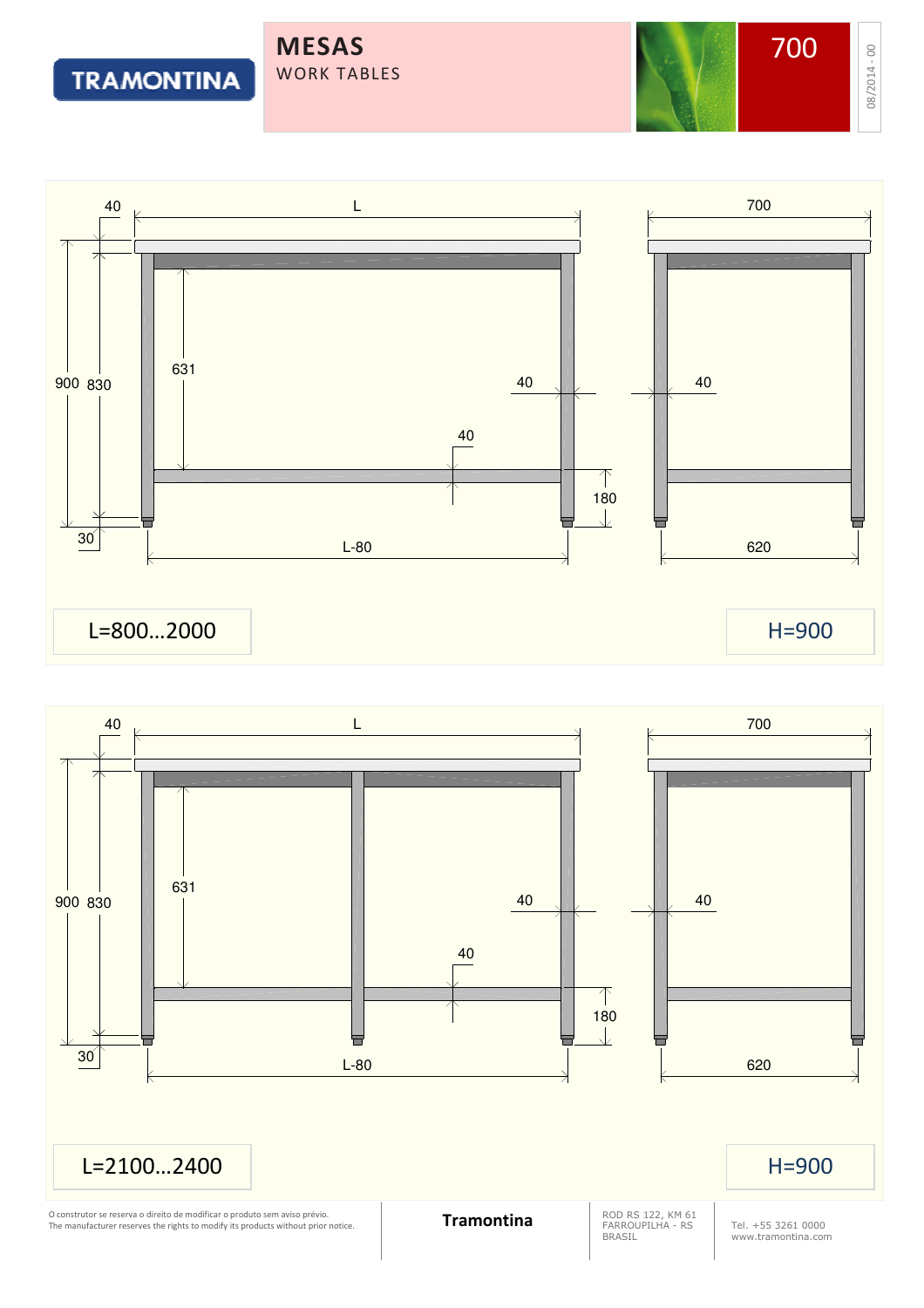![](_page_4_Picture_2.jpeg)

08/2014 - 00

|          | Modelo - Model |                                  |          |          | ♠<br>Dimensões externas - External Dimension $H = 900$<br>$\overline{\mathbf{z}}$ |            |                                   |                  |                            |
|----------|----------------|----------------------------------|----------|----------|-----------------------------------------------------------------------------------|------------|-----------------------------------|------------------|----------------------------|
|          |                | Prateleira<br>Intermediate Shelf |          |          | <b>Material</b>                                                                   | Width      | Comprimento Profundidade<br>Depth | Altura<br>Height | Peso líquido<br>Net weight |
|          |                |                                  |          |          |                                                                                   | mm         | mm                                | mm               | kg                         |
| TG900069 | TG900086       | <b>RTGN0018</b>                  | TG900103 | TG900120 |                                                                                   | $L = 800$  |                                   |                  |                            |
| TG900070 | TG900087       | <b>RTGN0019</b>                  | TG900104 | TG900121 |                                                                                   | $L=900$    |                                   |                  |                            |
| TG900071 | TG900088       | <b>RTGN0020</b>                  | TG900105 | TG900122 |                                                                                   | $L = 1000$ |                                   |                  |                            |
| TG900072 | TG900089       | <b>RTGN0021</b>                  | TG900106 | TG900123 |                                                                                   | $L = 1100$ |                                   |                  |                            |
| TG900073 | TG900090       | <b>RTGN0022</b>                  | TG900107 | TG900124 |                                                                                   | $L = 1200$ |                                   |                  |                            |
| TG900074 | TG900091       | <b>RTGN0023</b>                  | TG900108 | TG900125 |                                                                                   | $L = 1300$ |                                   |                  |                            |
| TG900075 | TG900092       | <b>RTGN0024</b>                  | TG900109 | TG900126 | 304                                                                               | $L = 1400$ | 700                               | 900              |                            |
| TG900076 | TG900093       | <b>RTGN0025</b>                  | TG900110 | TG900127 |                                                                                   | $L = 1500$ |                                   |                  |                            |
| TG900077 | TG900094       | <b>RTGN0026</b>                  | TG900111 | TG900128 |                                                                                   | $L = 1600$ |                                   |                  |                            |
| TG900078 | TG900095       | <b>RTGN0027</b>                  | TG900112 | TG900129 |                                                                                   | $L = 1700$ |                                   |                  |                            |
| TG900079 | TG900096       | <b>RTGN0028</b>                  | TG900113 | TG900130 |                                                                                   | $L = 1800$ |                                   |                  |                            |
| TG900080 | TG900097       | <b>RTGN0029</b>                  | TG900114 | TG900131 |                                                                                   | $L = 1900$ |                                   |                  |                            |
| TG900081 | TG900098       | <b>RTGN0030</b>                  | TG900115 | TG900132 |                                                                                   | $L = 2000$ |                                   |                  |                            |

| 700      | Modelo - Model |                                  |          |          | $\zeta$         |            | Dimensões externas - External Dimension $H = 900$ |                  |                            |
|----------|----------------|----------------------------------|----------|----------|-----------------|------------|---------------------------------------------------|------------------|----------------------------|
|          |                | Prateleira<br>Intermediate Shelf |          |          | <b>Material</b> | Width      | Comprimento Profundidade<br>Depth                 | Altura<br>Height | Peso líquido<br>Net weight |
|          |                |                                  |          |          |                 | mm         | mm                                                | mm               | kg                         |
| TG900082 | TG900099       | <b>RTGN0031</b>                  | TG900116 | TG900133 |                 | $L = 2100$ |                                                   |                  |                            |
| TG900083 | TG900100       | <b>RTGN0032</b>                  | TG900117 | TG900134 |                 | $L = 2200$ |                                                   | 900              |                            |
| TG900084 | TG900101       | <b>RTGN0033</b>                  | TG900118 | TG900135 | 304             | $L = 2300$ | 600                                               |                  |                            |
| TG900085 | TG900102       | RTGN0034                         | TG900119 | TG900136 |                 | $L = 2400$ |                                                   |                  |                            |

O construtor se reserva o direito de modificar o produto sem aviso prévio.<br>The manufacturer reserves the rights to modify its products without prior notice. **Tramontina** RAROUPILHA - RS

FARROUPILHA - RS BRASIL